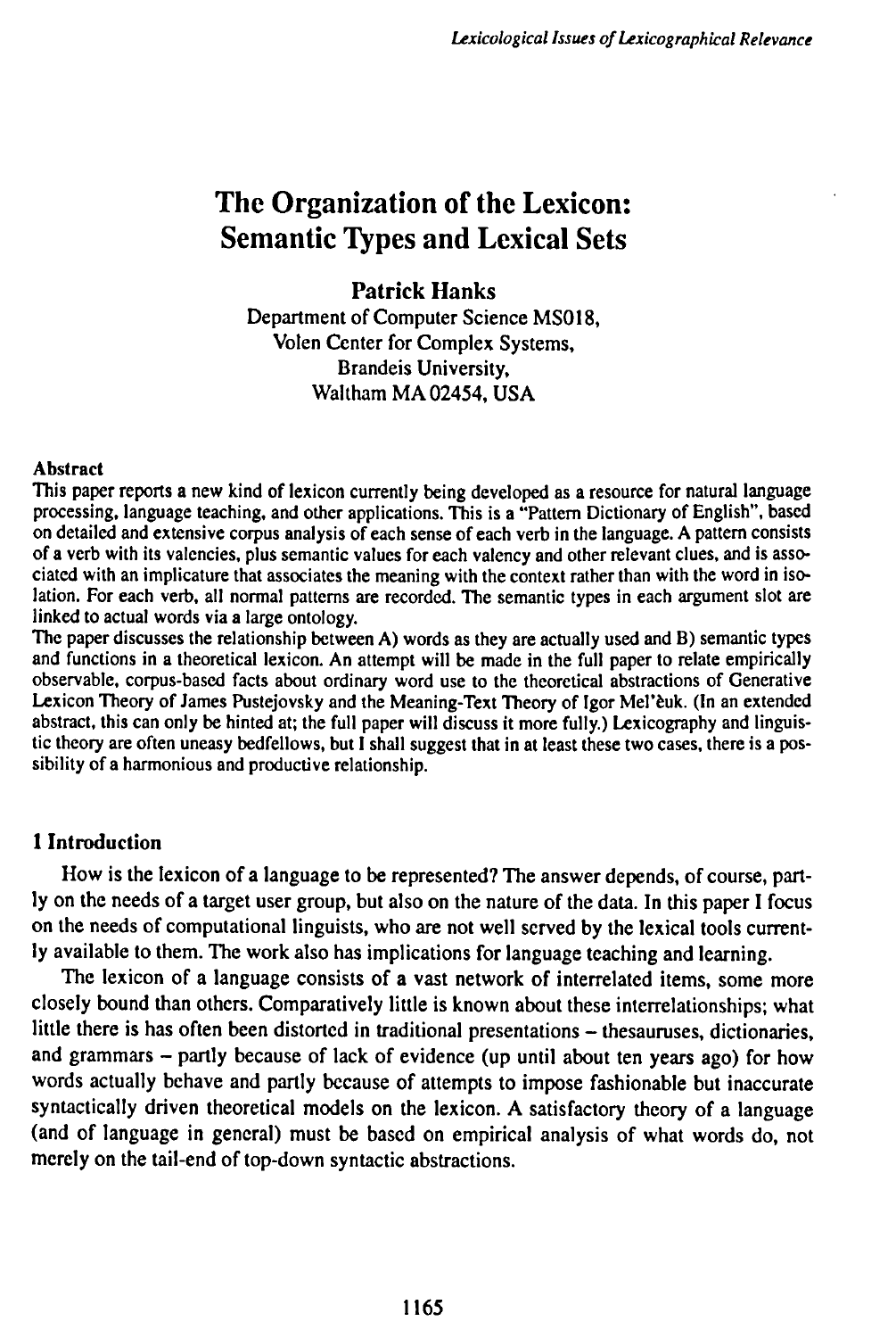### **2 Ontologies**

**A thesaurus or "onomasiological dictionary" (à la Roget or WordNet) represents the content words of a language as a vast hierarchical ontology, with synonym sets that gloss over subtle distinctions. Such hierarchies are partly unexceptionable (who would deny that a** *canary* **IS-A** *bird,* **or that a** *bird* **IS-A** *living being!)* **and partly arbitrary or fictional (what grounds are there for believing that an** *idea* **IS-A** *concept,* **rather than that, say a** *concept IS-A(n) idea*?). The commonsense organization of lexical items denoting physical objects ap**pears to have been overextended in such ontologies and applied to all words, regardless of applicability, in disregard of empirical evidence. In particular, many abstract nouns do not fit comfortably into a hierarchical ontology.** *Information, description, explanation,* **and** *evidence,* **for example, are abstract nouns in roughly the same semantic area, and they tend to** occur in similar syntactic slots in relation to verbs such as give (that is, they have similar syn**tagmatic behaviour and they activate the same meaning of the verb), but this does not mean that they must be fitted into a hierarchy.**

**They seem to have similar or equal semantic values, so a flat grouping may be more appropriate.**

**In other cases, some semantic property other than hyponymy unites a lexical set: e.g. (in the terminology of Pustejovsky (1995)) the relevant feature of a set like** *{chair, stool, settee, sofa, bench}* **is its telic [for sitting on] not its formal [[Physical Object]] or its constitutive [has legs, a seat, a back,...] In other words, the relevant question sometimes is "What is it £oi7' not "What is its semantic type?" or "What is it made of?"**

**In other cases, the relevant question is axiological: "Is it good or bad?" For example, the main difference between** *encourage* **and** *incite* **is that you** *incite* **people to do bad things, while** *encourage* **is more neutral. A good ontology will group words together according to such properties if and only if they are supported by evidence of actual usage.**

**Up to now, in English lexicography, the syntagmatic aspect of language - collocations the tendency of words to occur together, both in syntactically governed patterns and in unstructured proximities - has been somewhat neglected. This is all the more unfortunate if, <sup>a</sup> s I believe, meanings can only be effectively attached to words in context, not to words in isolation.**

## **3 Dictionaries: Traditional and Combinatorial**

**In traditional dictionaries, lexical items are listed alphabetically, and several statements (usually numbered statements) about a word's meaning are listed at each entry. One might expect that such a dictionary would say more than a thesaurus about the syntagmatics of words, for example showing how one meaning of a word is distinguished from another by ¡ ts context, but this is rarely the case. An honourable exception is the French** *Dictionnaire expU' catifet combinatoire* **of Mel'èuk and others (1984-). No comparable work exists in English-**

**What little is said in traditional English dictionaries is usually cautious and conservative - often restricted merely to top-level syntactic relations, and even those are inaccurate.**

**Thus, American "collegiate" dictionaries do not even recognize that a verb may have up to three arguments. They say no more than "transitive" and "intransitive", with occasional**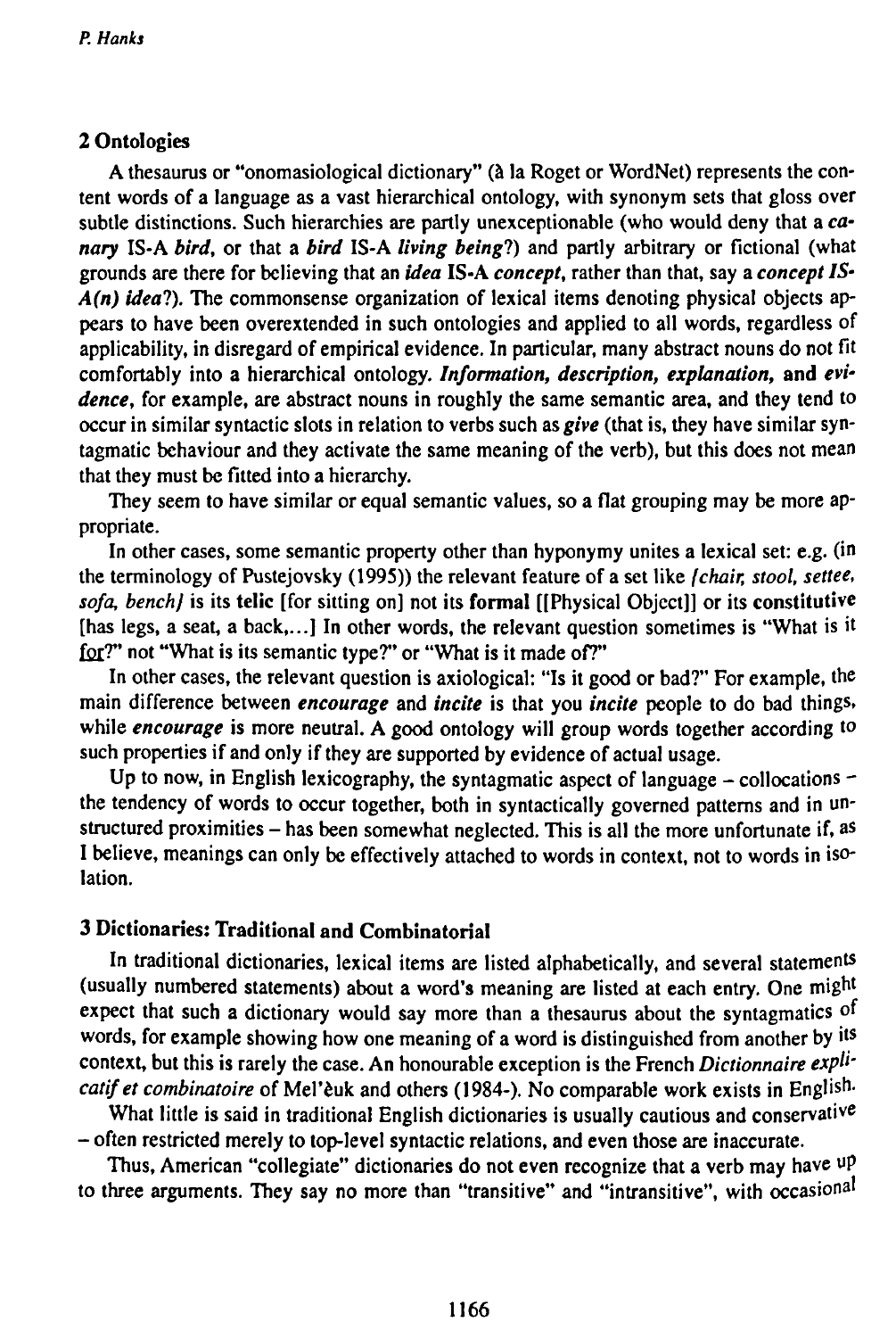**mentions of distinctive prepositional choice. Thus, the verb** *put* **is described in such dictionaries only as a transitive verb. This would imply that "I put the cup" is a well-formed sentence of English. The notion that there might be an obligatory adverbial of place (e.g.** *"Where* **did you put the cup?") is not represented.**

- **1. PATTERN: [[Person]] put [[PhysObj]] [Adv[Location]]**
- **2. EXAMPLE: <sup>I</sup> put the cup down/foni the table 1.**

**The syntagmatics of this sense** *ofput* **are expressed formally in <sup>1</sup> and exemplified in 2.**

**This raises several question. If lexical sets are united by common properties, e.g. the semantic type [[PhysObj]], as suggested in 1, are those properties transferable to the same semantic types in relation to other verbs? I.e., is the set of physical objects that you can** *put somewhere* **the same as the set of physical objects that you can** *give* **or** *take* **or** *throw!*

**<sup>I</sup> do not have a ready answer; it seems that some central members of a lexical set or semantic type occur repeatedly in relation to many verbs, while others drop out and new ones come in when the verb is changed.**

**In the case of the sense of***put* **discussed here, which always has three arguments, the lexical sets populating each argument are vast, but nevertheless they are united by common semantic values, namely: Subject [[Person]], Direct Object [[Physical Object]], and Adverbial [[Location]].**

**3. EXAMPLE: The horse bolted.**

**4. PATTERN: [horse <sup>|</sup> rabbit <sup>|</sup> [[Person]] <sup>|</sup> [[Animate]]} bolts.**

**3. EXAMPLE: I bolted the stable door.**

**4. PATTERN [[Person]] bolts [door <sup>|</sup> window <sup>|</sup> gate |...}**

**In the case of the verb** *bolt,* **it is a prototype rather than a semantic type that unites the lexical items in at least two of the argument positions. The lexical set or semantic type is built around the prototype and the set may be unique to just one verb. Some mechanism is therefore needed to express this phenomenon. Stereotypically, it is a** *horse* **or** *rabbit* **that** *bolts,* **while if a human** *bolts* **something, it is most probably a** *door, gate,* **or** *window.*

**It is not sufficient to use the semantic type [[Animate]] in the first case, because birds and cockroaches are [[Animate]] but they don't bolt). In the second case, the semantic type art [[Artefact]]** would be similarly underrestrictive: dinner plates and TV sets are [[Artefact]]s **but you don't bolt them.**

**In the case of the** *verb file,* **which traditional dictionaries define in terms of cataloguing papers or putting them away in an orderly fashion, it is necessary to state that if someone files a lawsuit, then that someone is the plaintiff or their lawyer and that, far from putting the papers away in orderly fashion, the lawyer lodges the papers with a court as a way of starting a procedure, namely a lawsuit Even the best traditional dictionaries, which mention lawsuits in connection with***file,* **do not correlate the subject and object in the way that is required if the meaning of the combination is to be processed correctly.**